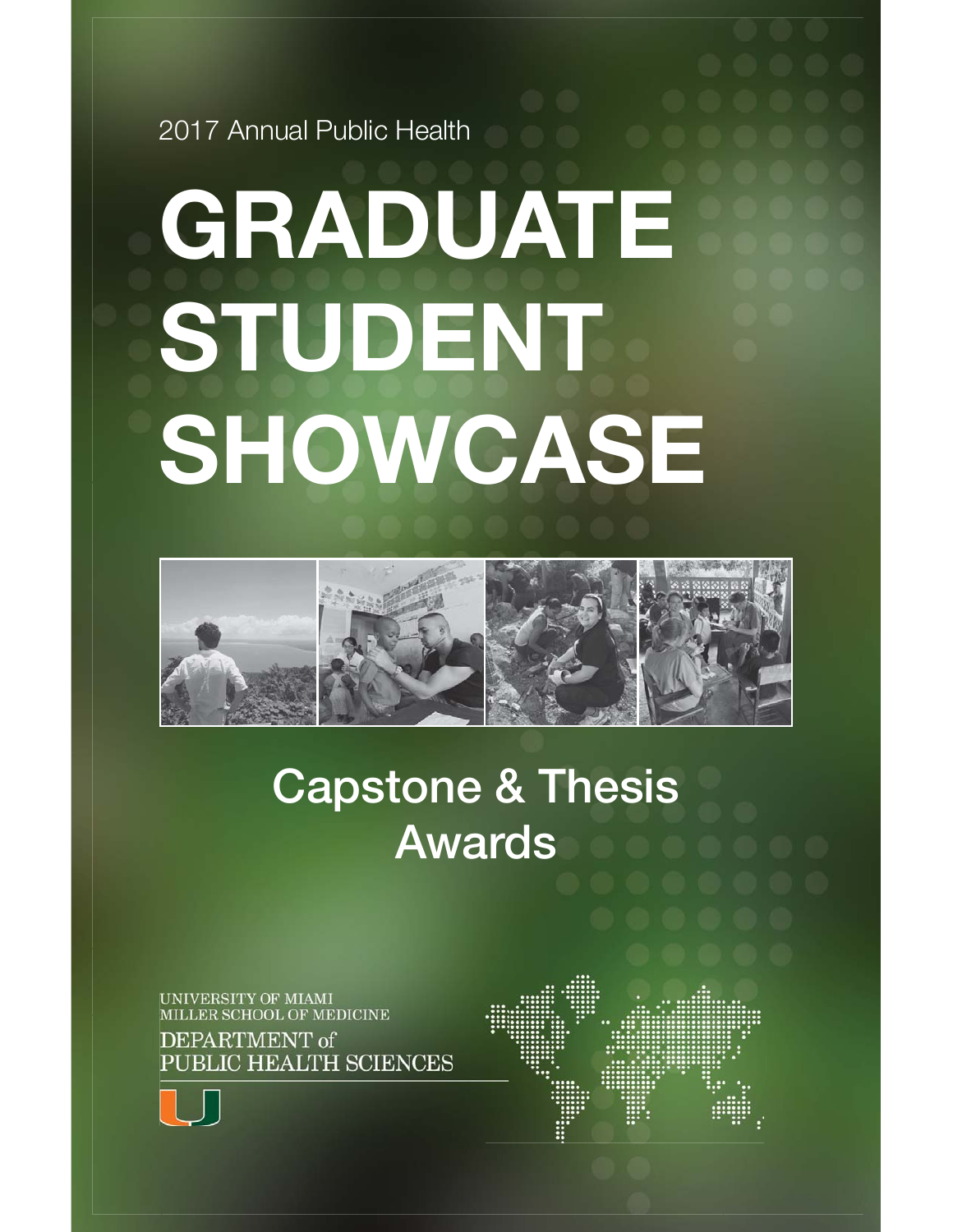

Nadia Abouhana, MPH Class of 2017



#### **Raising Awareness About Women's Heart Disease in Israel**

**Background & Objectives:** Heart disease is among the leading causes of death worldwide, however, it is highly preventable if risk factors are appropriately addressed. Women are disproportionately affected by heart disease, often developing disease later in life and presenting with different symptoms. This elevates their risk of misdiagnosis. Furthermore, many women ignore the signs of a heart attack, increasing their risk of mortality. Through a \$10-million grant, Irene Pollin established the Linda Joy Pollin Cardiovascular Institute for Women with the goal of promoting women's heart health throughout Israel and the world. The objective of this field experience was to learn about the Institute's work and to gain a better understanding of the cultural factors influencing lifestyle and behavioral risks for heart disease in women within different communities in Jerusalem.

Activities: Reviewed literature on women's health, in particular among the Haredi community, to learn about their behavioral risk factors. Researched existing national public health media campaigns, and hospital employee health interventions to provide recommendations. Assisted with ongoing community outreach and health education programs.

**Conclusion:** There is very little health promotion and disease prevention literature on Haredi women's health due to the private nature of the community. However, risk factors for heart disease are evident in this group of women, likely related to diet and sedentary lifestyles. Culturally sensitive research and programs are needed to increase the knowledge of risk factors and to promote healthy behaviors and heart health.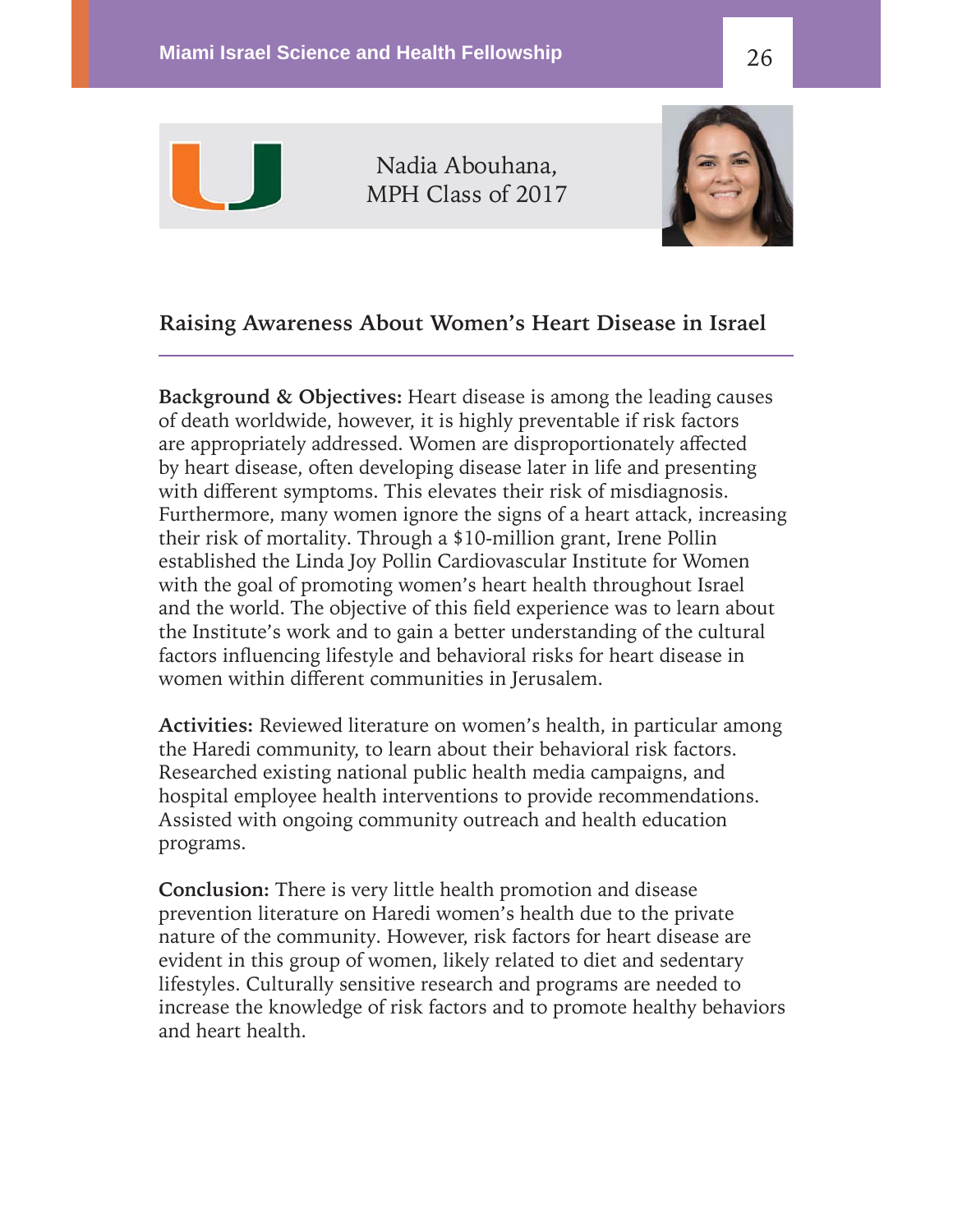

Osamoje Imoohi, MPH Class of 2017



#### **Navigating Israel's Ministry of Health**

**Background & Objectives:** The Miami Israel Science & Health (MISH) Fellowship, sponsored by the Kuvin Foundation, encouraged participation in research on various public health issues facing Israel's Ministry of Health (MOH). The objectives of this experience are to observe the multiple facets and operations overseen by the MOH and to understand Israel's healthcare system.

**Activities:** Attend lectures on zoonotic diseases such as Brucellosis and Leishmaniasis, participate in a nutrition and food sustainability conference at Tel-Aviv University, attend weekly meetings and debriefings for the Department of Epidemiology, and to research the public health needs of migrants and refugees seeking asylum in EU countries.

**Results:** Although Israel's health expenditure is significantly below the average for countries in the Organization for Economic Co-operation and Development (OECD), it still manages to maintain a very high health index. The National Health Insurance Law of 1995 remains an integral component of Israel's effective healthcare system. It mandates health coverage for every resident of Israel. Finally, they have established a permanent electronic medical records system for the entire country.

**Conclusion:** Israel's Ministry of Health is responsible for providing health services to all of its residents, including designing, facilitating, and delivering public health services through hospitals, mental health clinics, and family health centers. The Ministry has explicitly stated reducing health gaps between different societal gaps as a goal. A concerted effort should be made through health promotion and marketing to reach non-Hebrew speaking residents in order to avert the current inadequate usage of health care services by Israel's Arab residents and African immigrants.